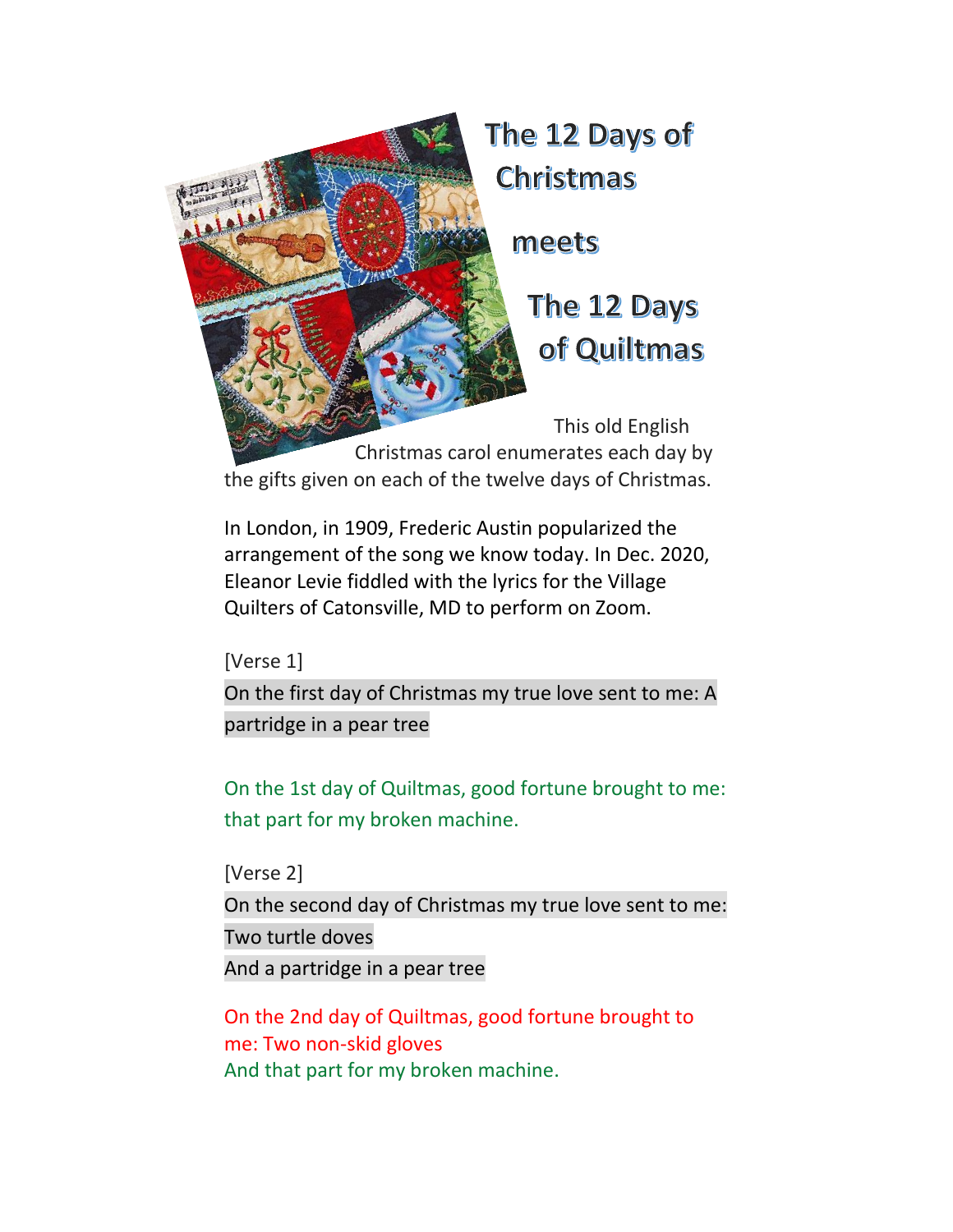[Verse 3] On the third day of [Christmas](https://genius.com/Christmas-songs-the-twelve-days-of-christmas-lyrics#note-13322756) my true love sent to me: Three [French](https://genius.com/Christmas-songs-the-twelve-days-of-christmas-lyrics#note-16059868) hens…

On the 3rd day of Quiltmas, good fortune brought to me: how-to's on French hems, Two non-skid gloves, And that part for my broken machine.

[Verse 4] On the fourth day of [Christmas](https://genius.com/Christmas-songs-the-twelve-days-of-christmas-lyrics#note-13322756) my true love sent to me: Four [calling](https://genius.com/Christmas-songs-the-twelve-days-of-christmas-lyrics#note-16059869) birds…

## On the 4th day of Quiltmas, good fortune brought to me: Four sprawling batts, how-to's on French hems,

Two non-skid gloves, And that part for my broken machine.



## [Verse 5]

On the fifth day of [Christmas](https://genius.com/Christmas-songs-the-twelve-days-of-christmas-lyrics#note-13322756) my true love [sent](https://genius.com/Christmas-songs-the-twelve-days-of-christmas-lyrics#note-13322756) to me: Five gold [rings](https://genius.com/Christmas-songs-the-twelve-days-of-christmas-lyrics#note-13354318)…

On the 5th day of Quiltmas, good fortune brought to me: Five gold-tipped needles! Four sprawling batts, how-to's on French hems, Two non-skid gloves, And that part for my broken machine.

[Verse 6] On the sixth day of [Christmas](https://genius.com/Christmas-songs-the-twelve-days-of-christmas-lyrics#note-13322756) my true love sent to me: Six geese [a-laying](https://genius.com/Christmas-songs-the-twelve-days-of-christmas-lyrics#note-16059870)…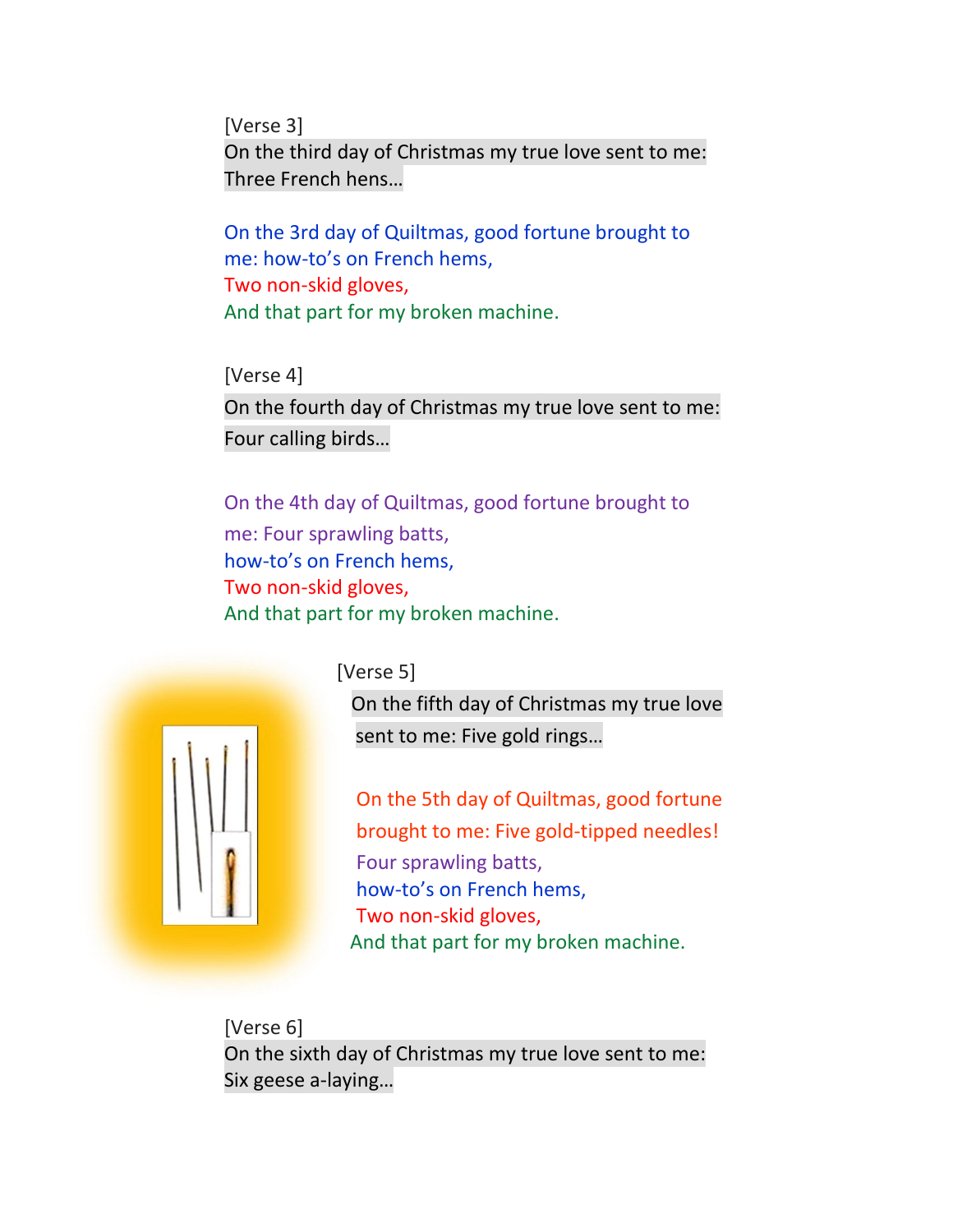On the 6th day of Quiltmas, good fortune brought to me: Seams flatly laying, Five gold-tipped needles! Four sprawling batts, how-to's on French hems, Two non-skid gloves, And that part for my broken machine.

[Verse 7] On the 7th day of [Christmas](https://genius.com/Christmas-songs-the-twelve-days-of-christmas-lyrics#note-13322756) my true love sent to me: Seven swans [a-swimming](https://genius.com/Christmas-songs-the-twelve-days-of-christmas-lyrics#note-16059876)…

On the 7th day of Quiltmas, good fortune brought to me: Several bands of trimming, Seams flatly laying, Five gold-tipped needles! Four sprawling batts, how-to's on French hems, Two non-skid gloves, And that part for my broken machine.





[Verse 8] On the eighth day of [Christmas](https://genius.com/Christmas-songs-the-twelve-days-of-christmas-lyrics#note-13322756) my true love sent to me: Eight maids [a-milking](https://genius.com/Christmas-songs-the-twelve-days-of-christmas-lyrics#note-16059888)…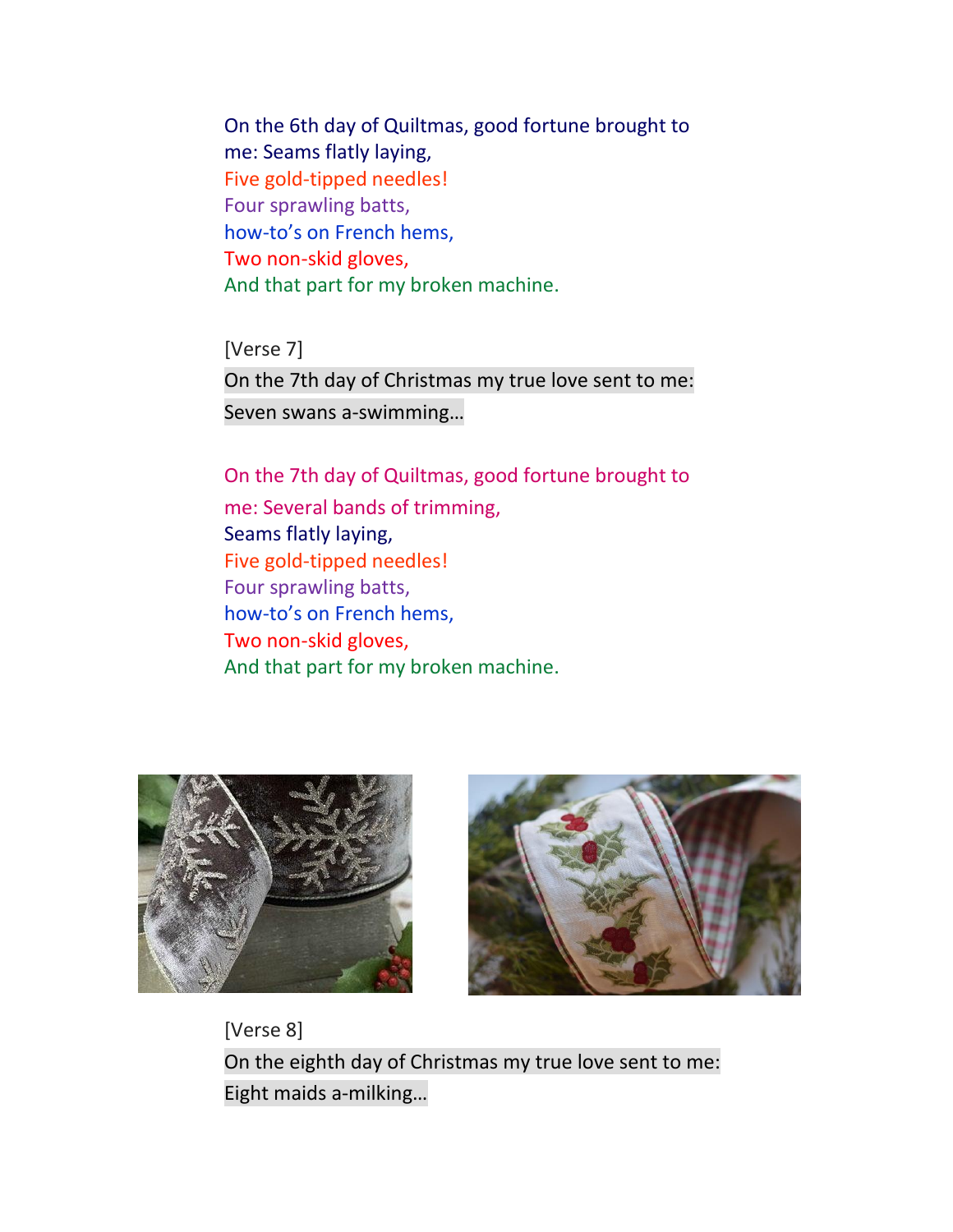On the 8th day of Quiltmas, good fortune brought to me: 8 blades for cutting Several bands of trimming Seams flatly laying Five gold-tipped needles! Four sprawling batts, how-to's on French hems, Two non-skid gloves, And that part for my broken machine.

[Verse 9] On the ninth day of [Christmas](https://genius.com/Christmas-songs-the-twelve-days-of-christmas-lyrics#note-13322756) my true love sent to me: Nine ladies [dancing](https://genius.com/Christmas-songs-the-twelve-days-of-christmas-lyrics#note-16059906)…

On the 9th day of Quiltmas, good fortune brought to me: 9 Crazy quilt blocks, 8 blades for cutting, Several bands of trimming,

Seams flatly laying, Five gold-tipped needles! Four sprawling batts, how-to's on French hems, Two non-skid gloves, And that part for my broken machine.



[Verse 10] On the 10th day of [Christmas](https://genius.com/Christmas-songs-the-twelve-days-of-christmas-lyrics#note-13322756) my true love sent to me: 10 lords [a-leaping](https://genius.com/Christmas-songs-the-twelve-days-of-christmas-lyrics#note-16059929)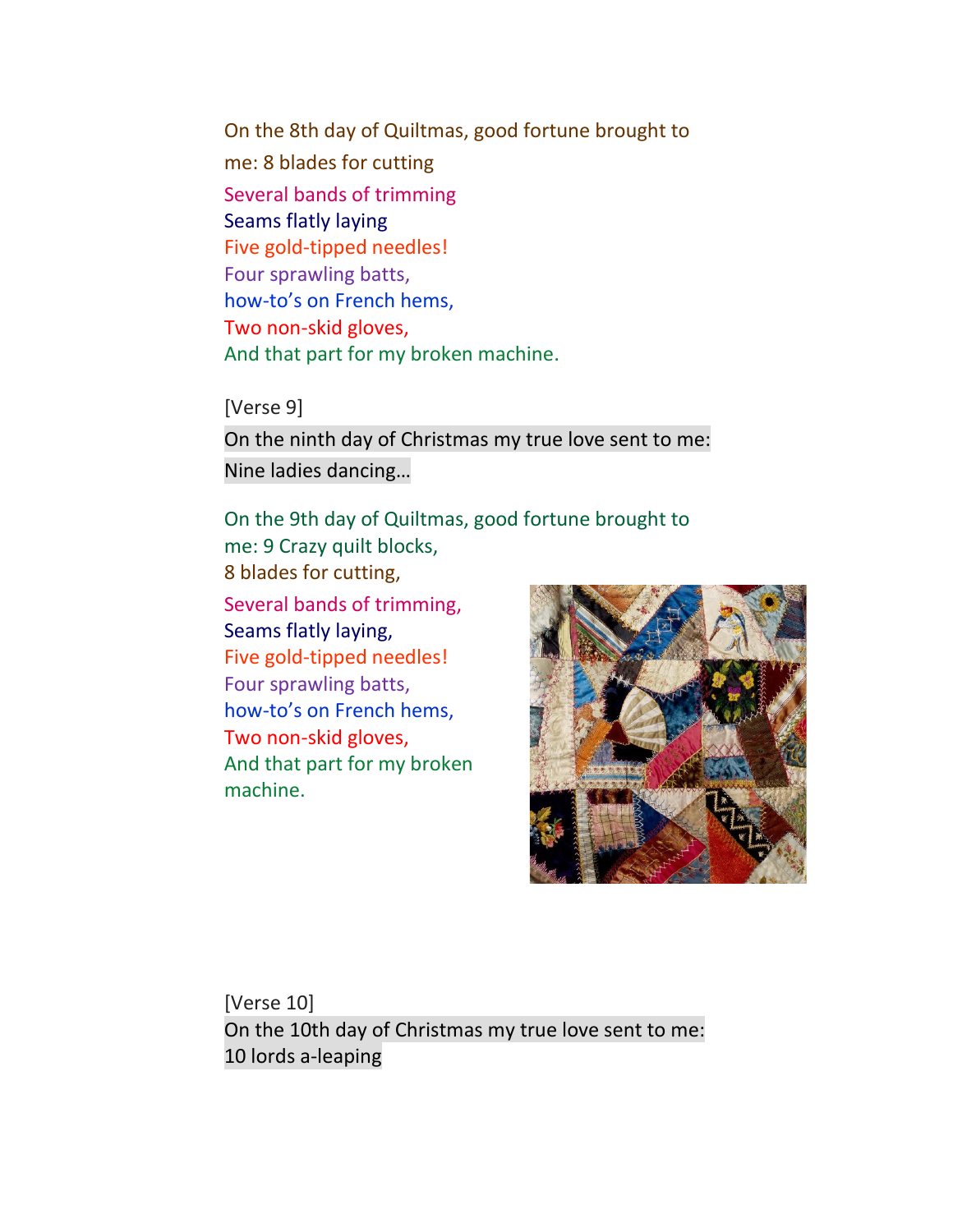On the 10th day of Quiltmas, good fortune brought to

me: 10 awards I'm keeping, 9 Crazy quilt blocks, 8 blades for cutting, Several bands of trimming, Seams flatly laying, Five gold-tipped needles! Four sprawling batts, how-to's on French hems, Two non-skid gloves, And that part for my broken machine. [Verse 11]



On the 11th day of [Christmas](https://genius.com/Christmas-songs-the-twelve-days-of-christmas-lyrics#note-13322756) my true love sent to me: 11 [pipers](https://genius.com/Christmas-songs-the-twelve-days-of-christmas-lyrics#note-16059972) piping

On the 11th day of Quiltmas, good fortune brought to me: 11 yards of piping 10 awards I'm keeping 9 Crazy quilt blocks 8 blades for cutting Several bands of trimming Seams flatly laying Five gold-tipped needles! Four sprawling batts, how-to's on French hems Two non-skid gloves And that part for my broken machine